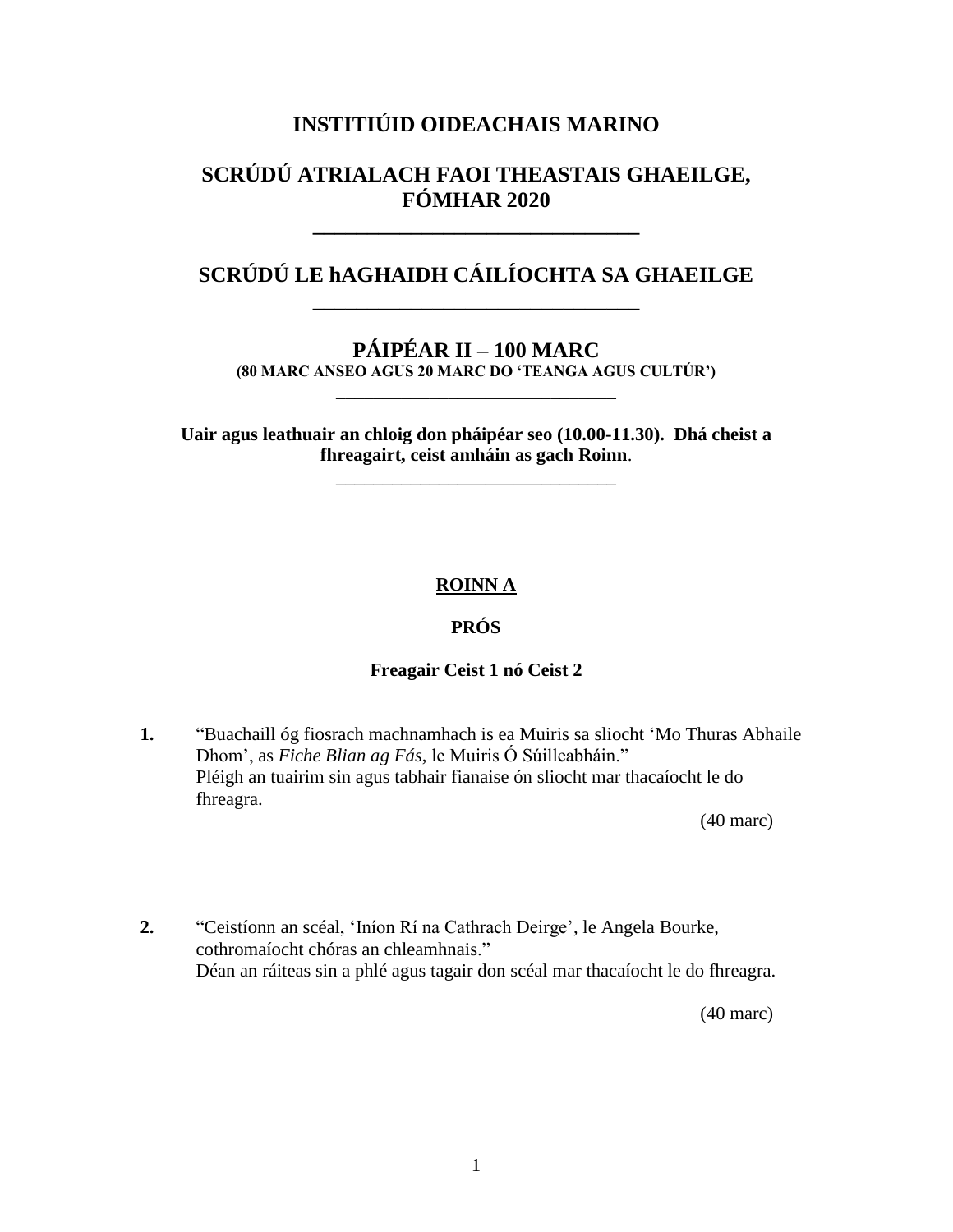#### **ROINN B**

## **FILÍOCHT**

#### **Freagair Ceist 3 nó Ceist 4**

**3.** "Is dán binbeach feargach é an dán "Máthair", le Nuala Ní Dhomhnaill." Déan an ráiteas sin a phlé agus tagair don dán mar thacaíocht le do fhreagra.

(40 marc)

## **MÁTHAIR**

Do thugais dom gúna is thógais arís é; do thugais dom capall a dhíolais i m'éagmais; do thugais dom cláirseach is d'iarrais thar n-ais é; do thugais dom beatha.

Féile Uí Bhriain is a dhá shúil ina dhiaidh.

Cad déarfá dá stracfainn an gúna? dá mbáfainn an capall? dá scriosfainn an chláirseach ag tachtadh sreanga an aoibhnis is sreanga na beatha? dá siúlfainn le haill thar imeall Cuas Cromtha? Ach tá's agam do fhreagra, le d"aigne mheánaoiseach d'fhógrófá marbh mé, is ar cháipéisí leighis do scríobhfaí na focail mí-bhuíoch, scitsifréineach.